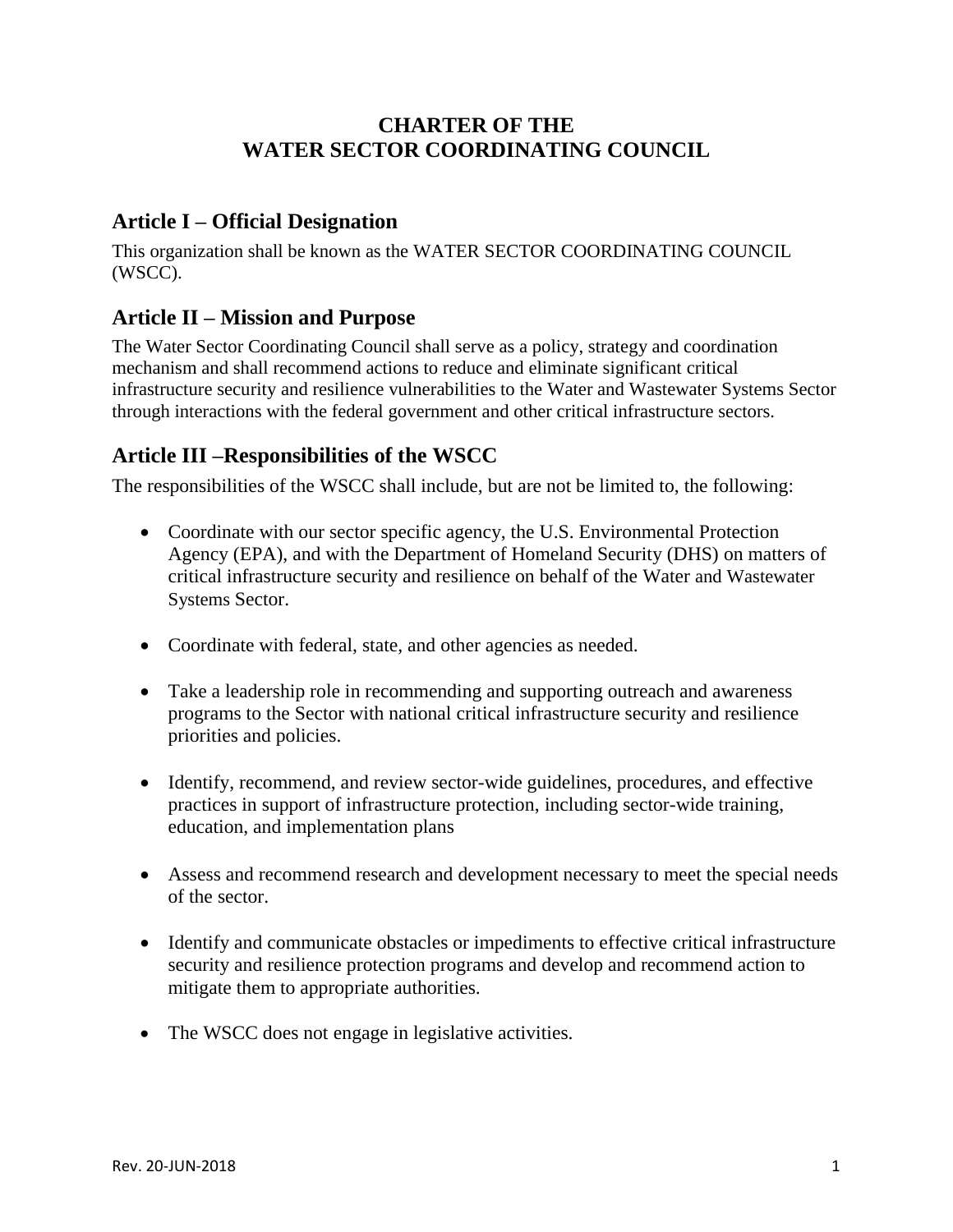# **Article IV – Membership and Member Representatives**

### **Membership**

The voting membership of the WSCC shall be composed of two appointees from the following seven representative national water associations:

- American Water Works Association
- Association of Metropolitan Water Agencies
- National Association of Clean Water Agencies
- National Association of Water Companies
- National Rural Water Association
- The Water Research Foundation
- Water Environment Federation

The non-voting membership of the WSCC shall be composed of one appointee member representative from each of the above seven national water associations and the Water Information Sharing and Analysis Center (WaterISAC).

Each member shall serve until the end of their tenure with their appointing association, or until such association shall indicate a change in its representation. Every two years, upon the election of a new Chair, the new Chair (or his/her appointee) shall query each association as to the continuing service of its representative or if a new appointee is to be made. Upon the resignation of any WSCC member, the Chair shall inform the nominating association of the vacancy.

### **Member Representatives**

The members of the WSCC shall be appointed by their represented association in accordance with the guiding documents of that association. The members shall be Owner/Operators of water and wastewater systems that are members of the foregoing national associations.

## **Article V – Governance and Officers**

### **Governance**

The WSCC shall elect a Chair and Vice-Chair who will serve a single two-year term. The Chair may not succeed himself/herself; however, the Vice-Chair may succeed the Chair.

The WSCC shall follow Standard Operating Procedures as outlined in:

"WSCC Operational Procedure for Voting and Decision Reporting"

(As approved Nov. 9, 2004 and revised Sept. 17, 2008), and that are hereby made a part of this Charter as Attachment A.)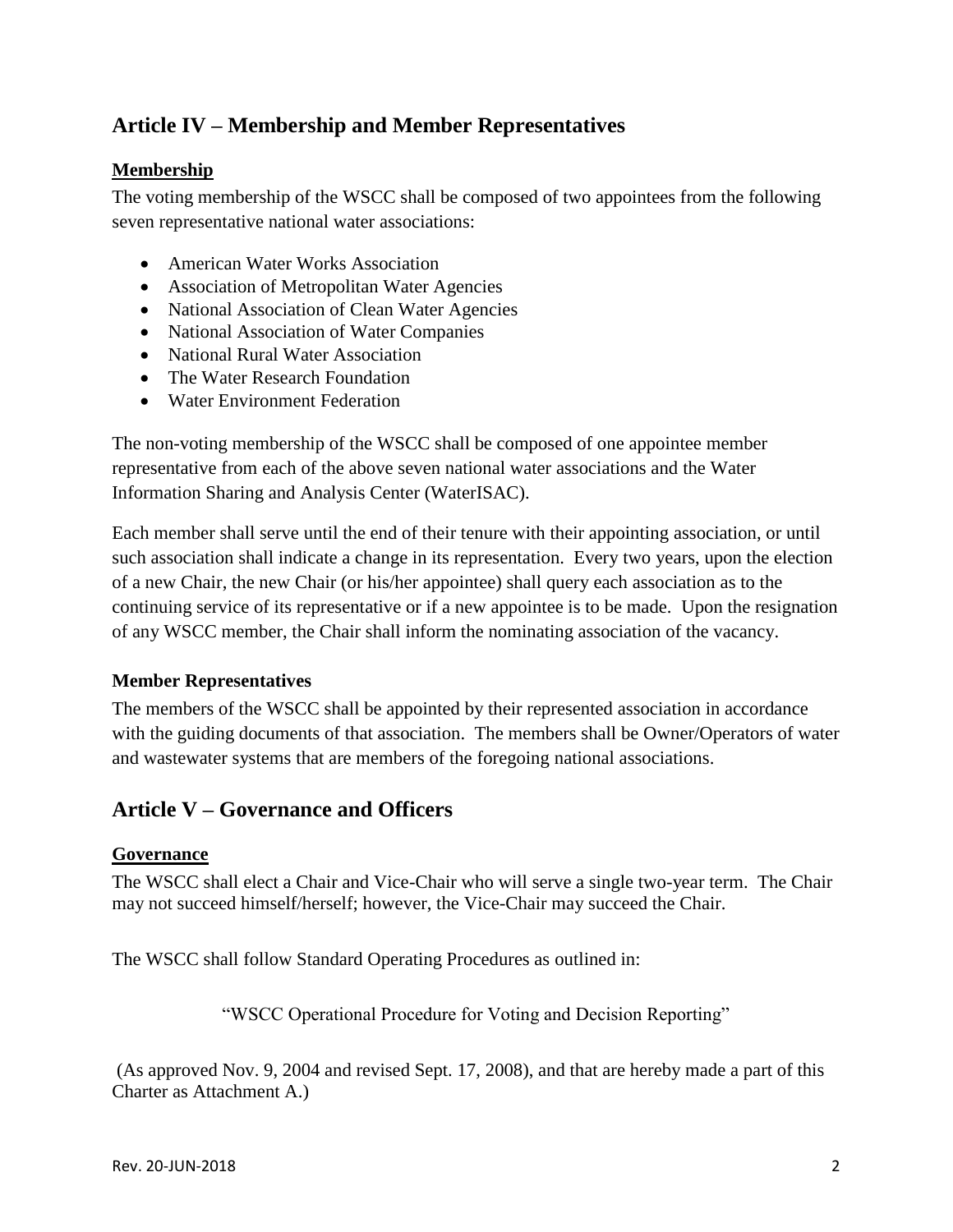### **Officers**

- The Chair will preside over all meetings of the WSCC.
- In the absence of the Chair, the Vice Chair will assume the role of Acting Chair with all the rights and responsibilities of the Chair.
- The terms of the Chair and Vice Chair will begin at the conclusion of the Fall/Winter meeting of the WSCC.
- The Chair shall appoint a Secretariat at their sole discretion. The Secretariat will be responsible for maintaining the records of the WSCC. The Secretariat, if not a member of the WSCC, shall have no vote in matters pertaining to the WSCC.

# **Article VI – Meetings**

- The WSCC shall meet four times a year. These meetings may be in-person, or via webinar or teleconference. To the extent practical, the WSCC shall meet in person two times per year.
- The election of the Chair and Vice Chair will be held during the in-person Fall/Winter meeting.
- Meetings shall be run in accordance with the "WSCC Operational Procedure for Voting and Decision Reporting."

# **Article VII – Recordkeeping**

- Meeting minutes will be prepared by WSCC Secretariat.
- The draft minutes will be distributed to the Chair and Vice Chair for comment and revisions.
- The revised draft minutes will be circulated to the entire WSCC for comments and revisions.
- At the next meeting of the WSCC, members will vote to approve the minutes.
- Minutes will not be distributed outside of the WSCC membership.
- Minutes shall be stored electronically on the WaterISAC. Access to the records of the WSCC shall be limited to current members of the WSCC.

# **Article VIII – Communications**

The Chair and Vice Chair will be the points of contact and designated spokespersons for the WSCC.

# **Article IX – Working Groups and Special Committees**

- The Chair, in coordination with the Vice Chair, shall have the authority to appoint committees and special committees for specific purposes. The Chair and Vice Chair shall seek volunteers to serve on these committees, but shall have final authority on the selection.
- The Chair and Vice Chair or their designee(s) will represent the WSCC at Cross-Sector Meetings and other meetings.